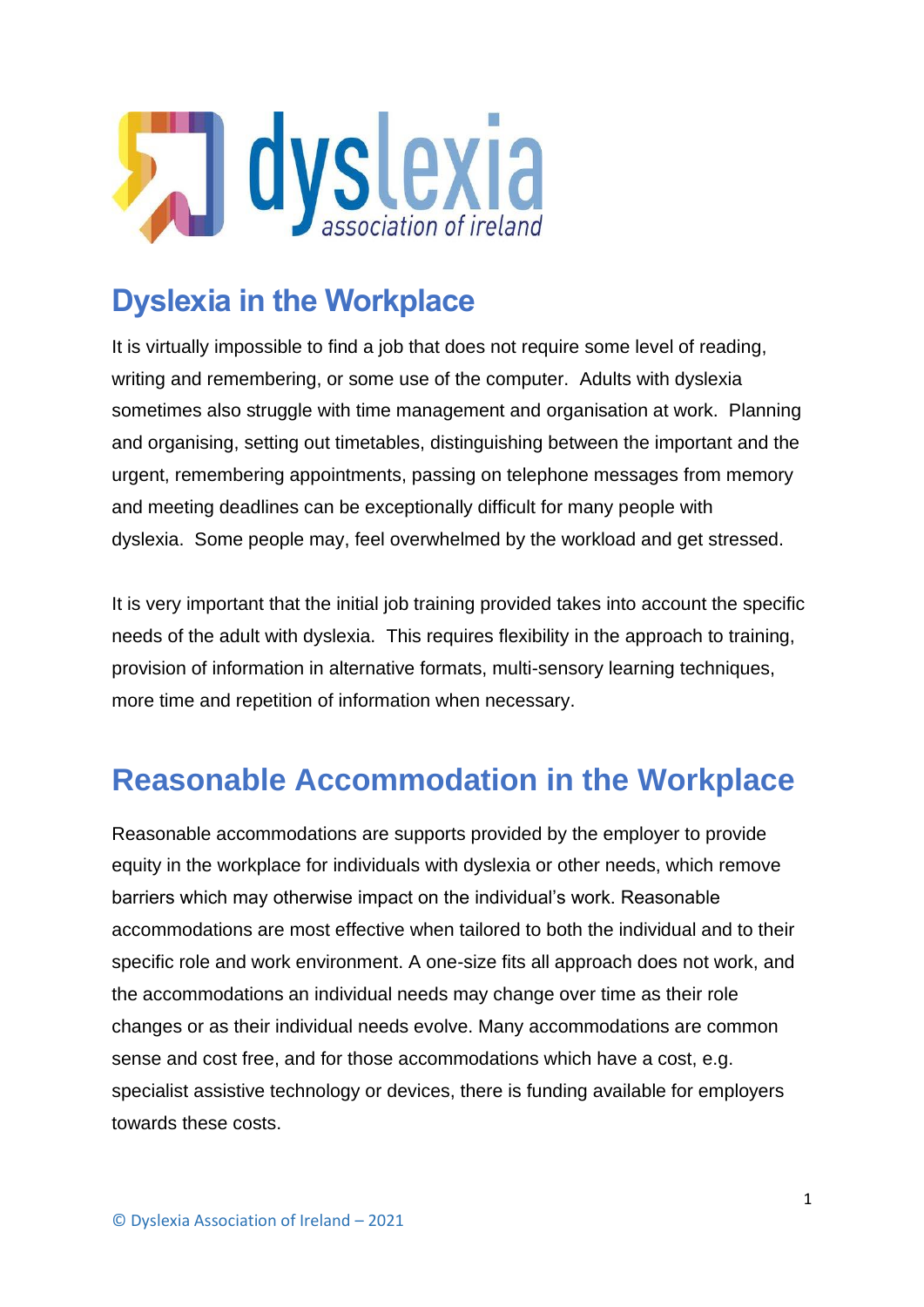Examples of reasonable accommodations in the workplace include:

- **M** Meeting minutes provided in advance.
- **A** Accessible documentation (see our dyslexia style quide).
- **A** Extra time to work on projects.
- **Inclusive working environments.**
- Job duties aligned with employee strengths as much as possible.
- **Assistive technology.**

### **Tips for managing tasks at work**

- Many forms of communication can be dealt with by **creating a template** or form letter.
- **Drganise your day**, chunking your day into sections based on time or tasks can be helpful. Once each section or task tick it, off. Any unfinished tasks should be added to a separate list for the next day.
- **2** Keep a **diary** with all your appointments.
- Get into the habit of **checking your diary** every morning, and again at lunchtime. It is surprising how many people with dyslexia forget about appointments
- **Focus on one task at a time**
- **Plan extra time** for each task
- **Learn the language of your business,** all areas of businesss' have their own language. You should familiarise yourself with the language of your work. You can write these words and their definitions in a notebook and use them as a reference point.
- **Charts and diagrams** can be useful when preparing written work or presentations, as they can assist in generating and organising your ideas into a more coherent structure.
- Use mnemonics, a rhyme or phrase that helps you **remember** something.
- **E** Building reading speed while maintaining comprehension is vital, therefore **practising your reading** without too much pressure is important**.** A good way of doing this is to read something you are familiar with or have read before.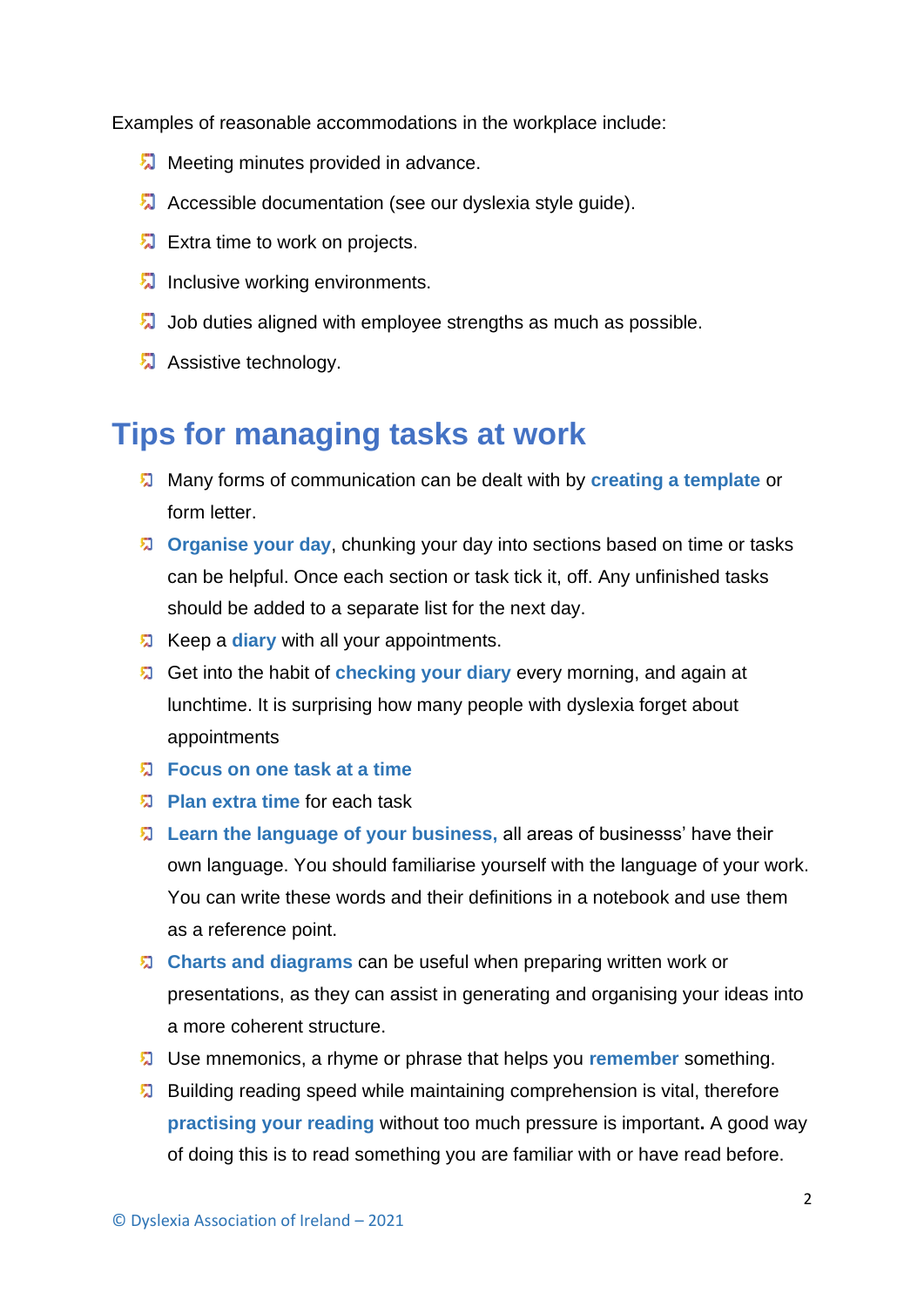# **Workplace Equipment Adaption Grants (WEAG)**

The [WEAG](https://www.gov.ie/en/service/38fdd0-workplace-equipment-adaptation-grant/) grant is administered by INTREO and is available to employers to help cover the cost of reasonable accommodations for people with disabilities. To avail of this grant contact your local INTREO office and ask to speak with the person responsible for reasonable accommodations in the workplace.

# **Assistive technology**

Assistive technology refers to devices or software/apps which are specifically helpful for people, and which enables them to access documents or create work more easily. Assistive technology can remove barriers and enables individuals to achieve. Assistive technology can support key areas of difficulty including reading, spelling, memory, organisation and time management. Technology can help solve many of the problems faced by people with dyslexia in employment. The range of technologies available is constantly evolving and growing. Technology can be used to assist the learning process in the workplace, and provide valuable reinforcement, customisability, variety and can increase motivation.

With so many programmes and products available, it is easy to become confused with the choice. Some established software and apps can be expensive. The software is increasingly built-in to devices and is therefore often free and even for paid products, it can sometimes be possible to get a free 30-day demo or 'lite' version, where introductory levels are free and further levels can be purchased. DAI have a range of short [videos](https://www.youtube.com/playlist?app=desktop&list=PLy0l0HZyprd3YixjBxgpZYIT4fu2oaB10) discussing and demonstrating technology that one may find beneficial.

Different types of assistive technology are available to help with note-taking, writing, reading, organisation and planning.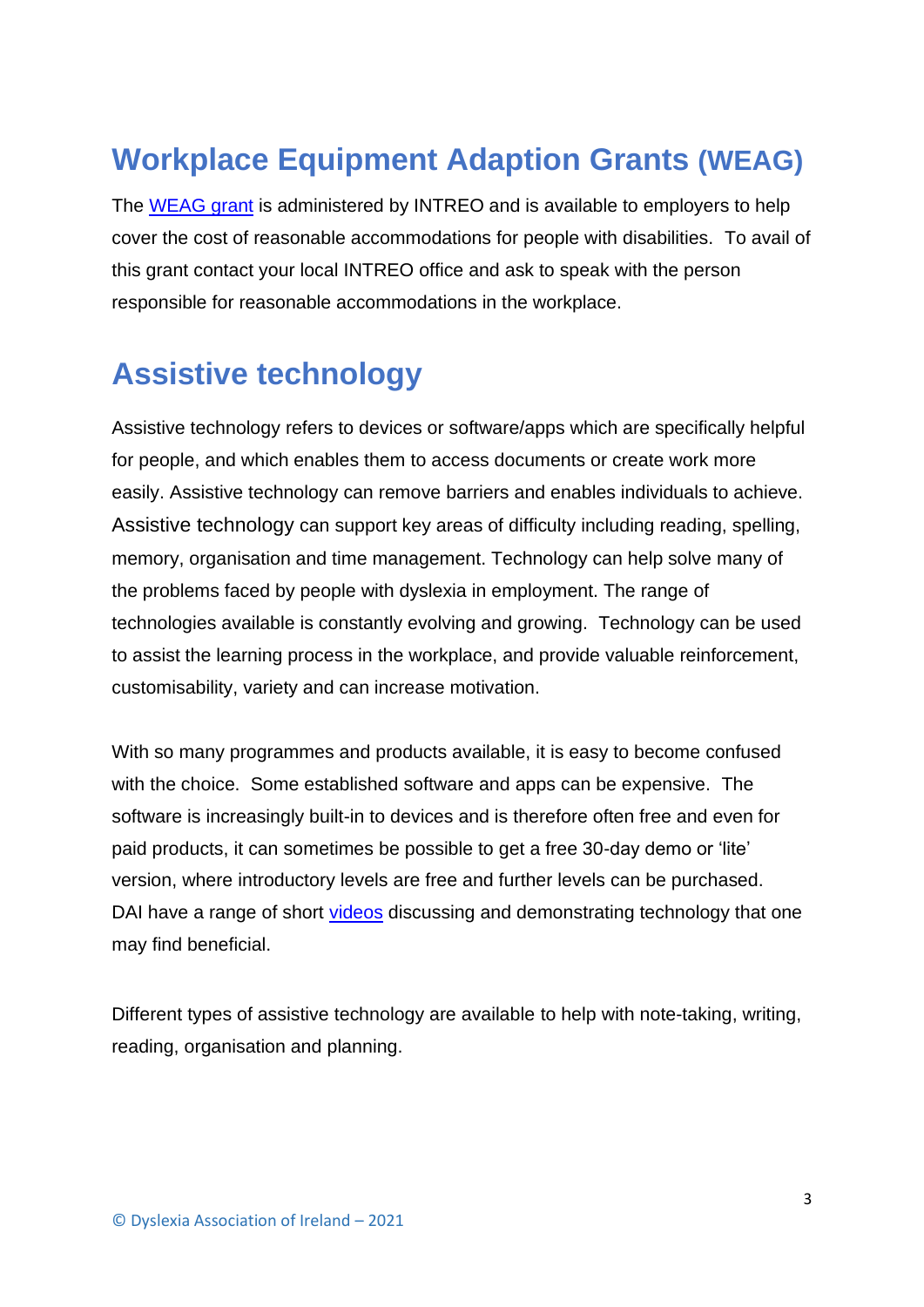#### **Note-taking**

Taking notes live during a meeting is a complex task which requires processing, memory, and ability to identify what is important and what can be left out. When combined with dyslexic literacy challenges such as poor spelling, note taking can be very stressful for some.

Note taking technology generally includes in built audio recording. This reduces the stress of writing notes in real time. Typed notes can also be linked with time-stamped audio recordings so you can listen back to the audio and then finalise the minutes ensuring that all key information is noted. It also enables individuals to engage better during the meeting and the discussion, rather than solely focussing on the notetaking. Examples of note-taking technology are:

- LiveScribe Pen
- Sonocent Glean
- Sonocent Audio Notetaker
- Dictaphone or digital/audio recording on a mobile phone/tablet

### **Writing**

For some, voice dictation (or typing with your voice) is a useful method of quickly getting ideas down in a document. Because you are speaking rather than typing or writing, your written expression is not slowed down by spelling difficulties. This could be used for a brainstorming exercise to get your initial ideas down which you can edit later, or in time you could dictate a full assignment using this technology. Some level of editing will always be needed. While voice dictation software is much more accurate now than ever before, it is not perfect. In addition, people often express themselves differently when speaking as opposed to writing and so this may also lead to some editing. Nonetheless, voice dictation can speed up production of written documents.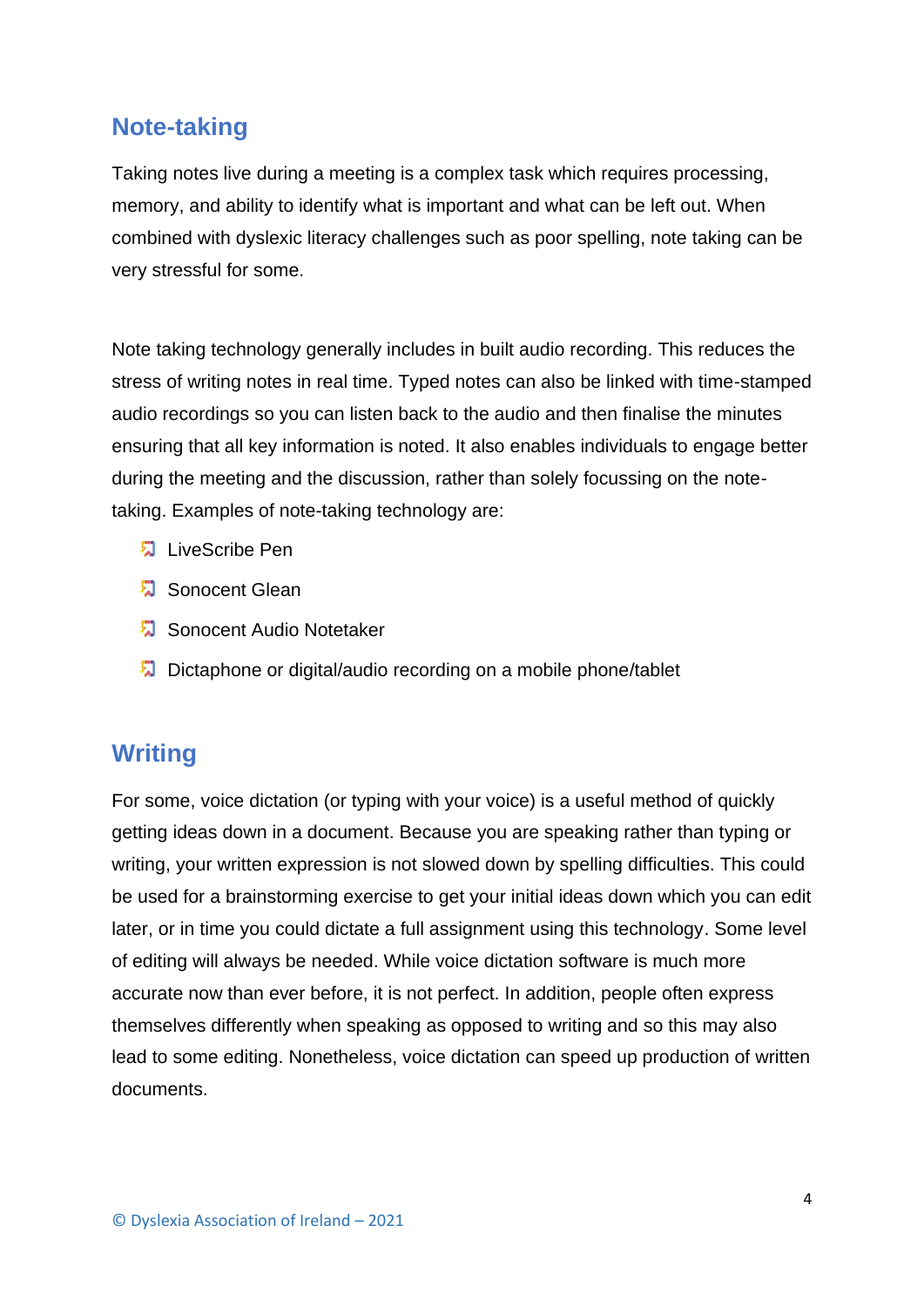Examples of this type of technology include:

- Google Dictate (free)
- **A** Microsoft Office Dictate (free)
- **A** macOS Dictate (free)
- **A** Nuance Dragon Dictate (paid)

Other tools are available to help with writing, and especially grammar and spelling. These are especially useful for proofing written work. Examples include:

- **园** Grammarly (free)
- **ね** Ginger
- **A** Language Tool (Chrome app)
- **园** Hemingway app

#### **Reading**

Converting text to speech can speed up access to text you need to read. Most adults with dyslexia can read but it can be tiring and speed of reading is often affected. Text to speech can speed up access to the written word. Text can even be converted to audio files which you can listen to on the move.

Text to speech can also help with proofing you own written work, as sometimes it is easier to hear errors which might be missed when proof reading a document. Examples of this type of technology include:

- **E** ClaroRead
- **7** Texthelp Read&Write
- **Google Lens (Android Only)**
- Speak feature (MS Word, Outlook, Powerpoint)
- <sup>2</sup> iOS (in built)
- **Adobe PDF** (in built)
- **和 Reading Pens**